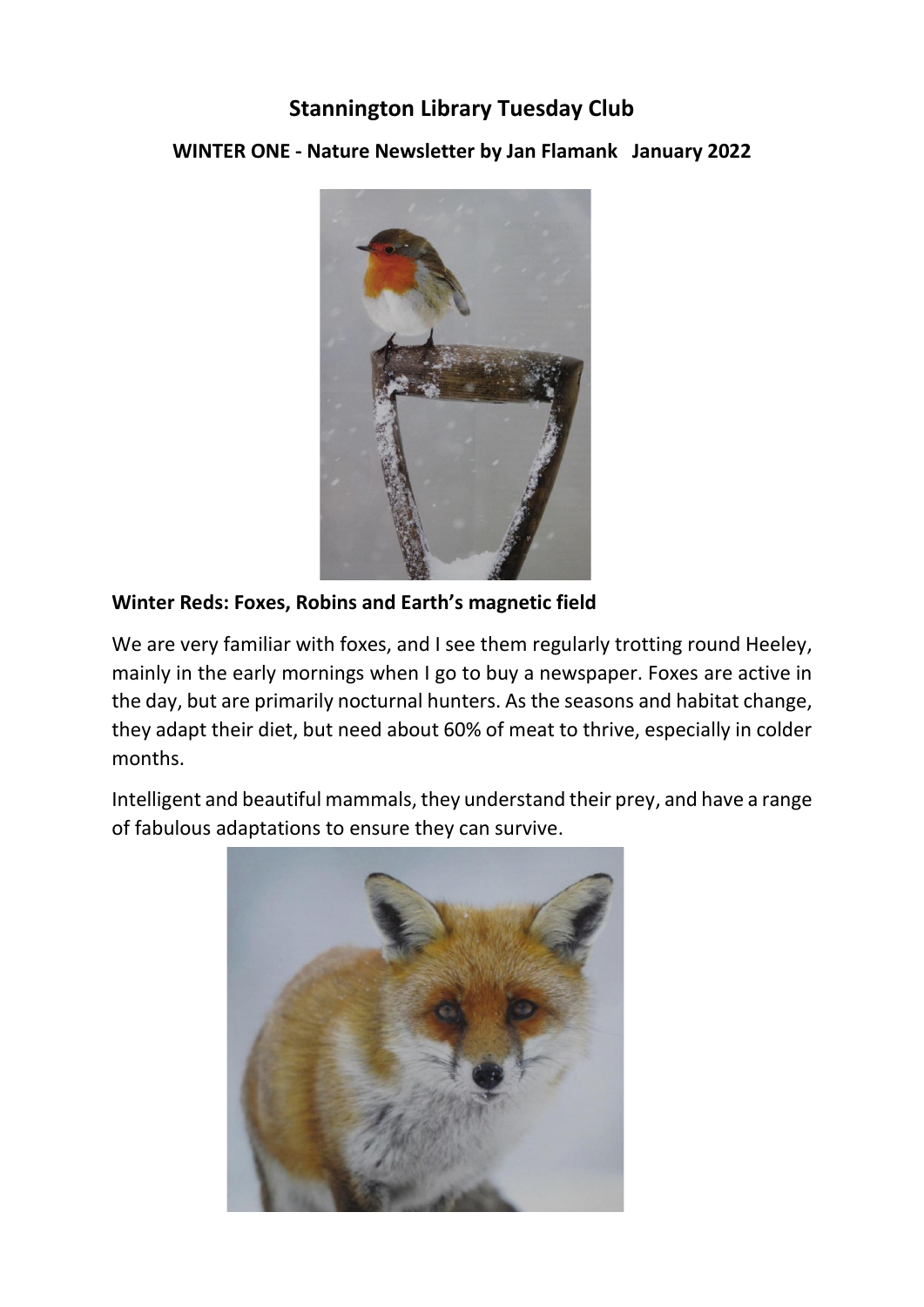They have vertical pupils, which open and close like curtains, to allow less light into the retina in daytime, then opening wide at night to let as much light in as possible.

They have a special layer of reflective cells behind their retina, called the tapetum lucidum. This acts like a mirror, reflecting light back into the eye, enhancing vision in low light. As with cats, who also have this, this causes their eyes to shine when illuminated at night by headlights etc. This was potentially one of the inspirations for the design of "cats' eyes" on our roads, by the inventor Percy Shaw, a Yorkshireman.

Foxes have excellent hearing, which augments their good close-range vision. Their long vision is not so good, so they can miss stationary prey, but their alert, upright ears are particularly sensitive to low frequency sounds; and each ear can rotate 150% to help them pinpoint the source of a sound.



They have sensory whiskers, called vibrissae, on both their face and legs, which allow a fox to 'feel' its way in the dark by detecting airflow. These whiskers attach to nerve cells that are highly sensitive, relaying information as they hunt at night. Foxes also have an acute sense of smell, which helps them to seek out prey even if it is buried beneath 3 feet of snow.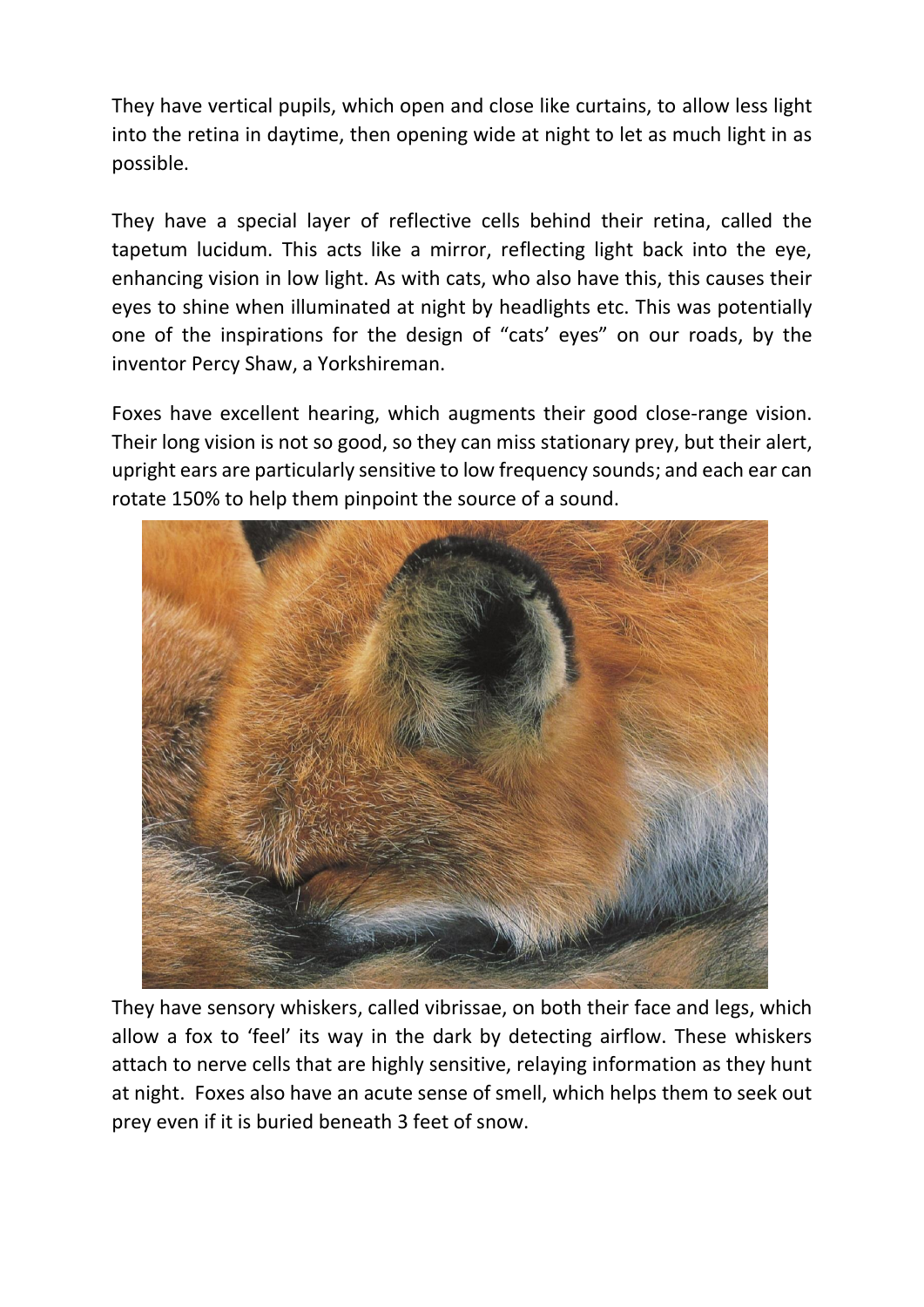Although a member of Canidae, the dog family, foxes exhibit many feline characteristics. They share vertical pupils, good climbing skills, arching of their back when threatened, curling their tail around their body to keep warm, and the ability to fish out of ponds with their front paws. But most impressive of all is the 'mouse pounce'



The 'mouse pounce' is an amazingly accurate and specialised strike to capture small, hidden rodents. Prey are located initially by sound and scent, then the fox freezes to pinpoint where the hidden prey is. It rears on its hind legs and launches itself into the air, usually at an angle of 40%. Steering mid-air with its tail, it then lands front feet first on the prey.

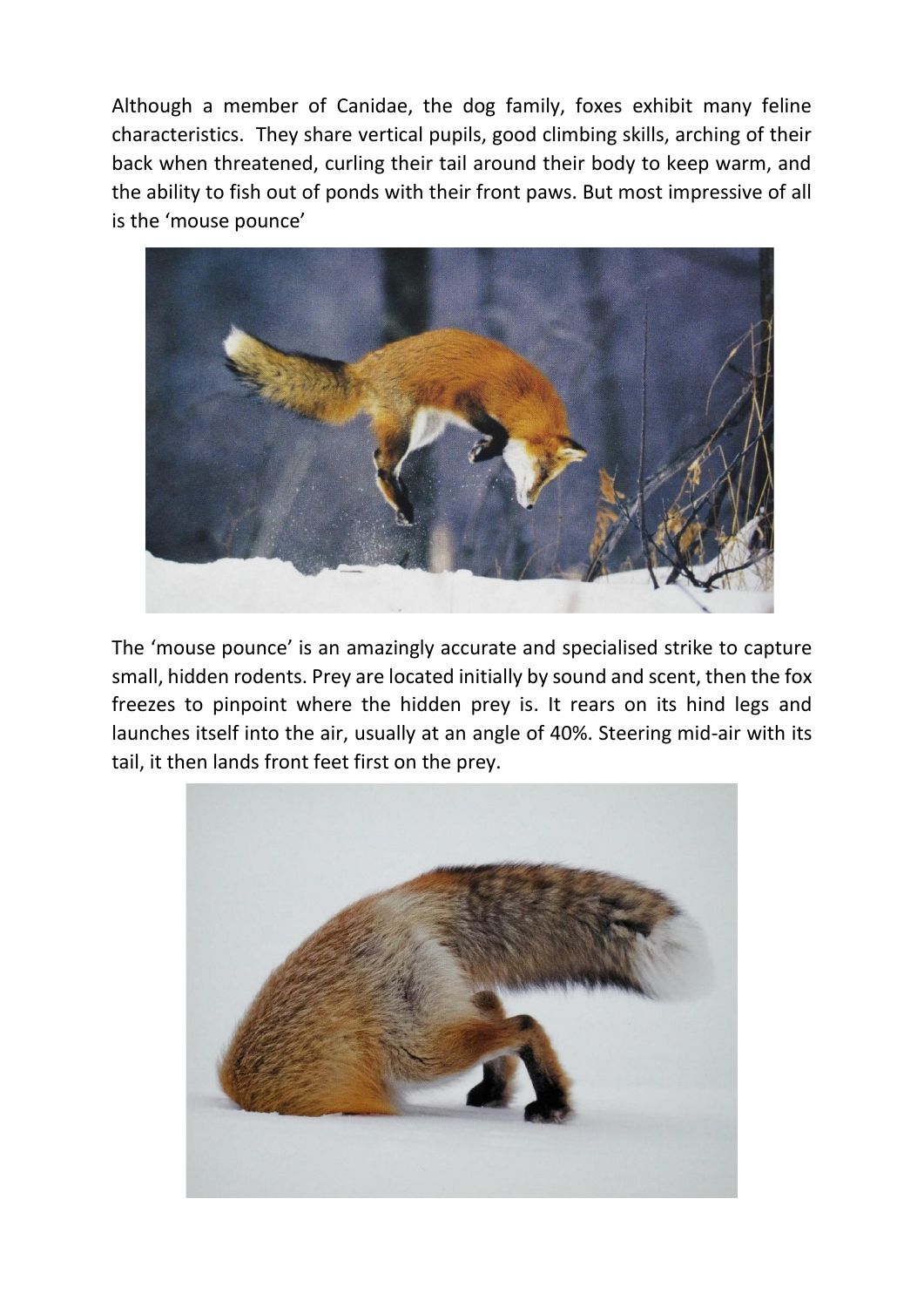Some recent research has shown that they mostly pounce in a North East direction, and may be using the earth's magnetic field as a 'rangefinder' to accurately asses how far to jump to land on the hidden prey. If this is correct, it makes the fox unique in using the magnetic field to estimate distance, rather than direction, which is how migratory birds use it.

Let me explain a bit about our earth's magnetic field. We may all have encountered some people who have a 'magnetic personality', used magnets to attach wacky images to fridges, use compasses to find our way, use electricity to boil a kettle and turn lights on, or even got shocks from nylon sheets/carpets or jumpers – but our earth's magnetic field is something far more magnificent!

There are 4 main layers of our planet:

- The Crust, where we live, is on average, 19 miles deep on land and approximately 3 miles deep at the bottom of the ocean.
- The Mantle is the next layer down. It is a thick mixture of molten rock, about 1,800 miles deep.
- The Outer Core is the next layer, consisting of molten iron and nickel. It is about 1 ,400 miles deep and is the liquid core of our planet.
- The Inner Core is a solid sphere of iron and nickel metals, and is approximately 760 miles thick. It has about the same heat as the surface of the sun. So, very hot indeed!

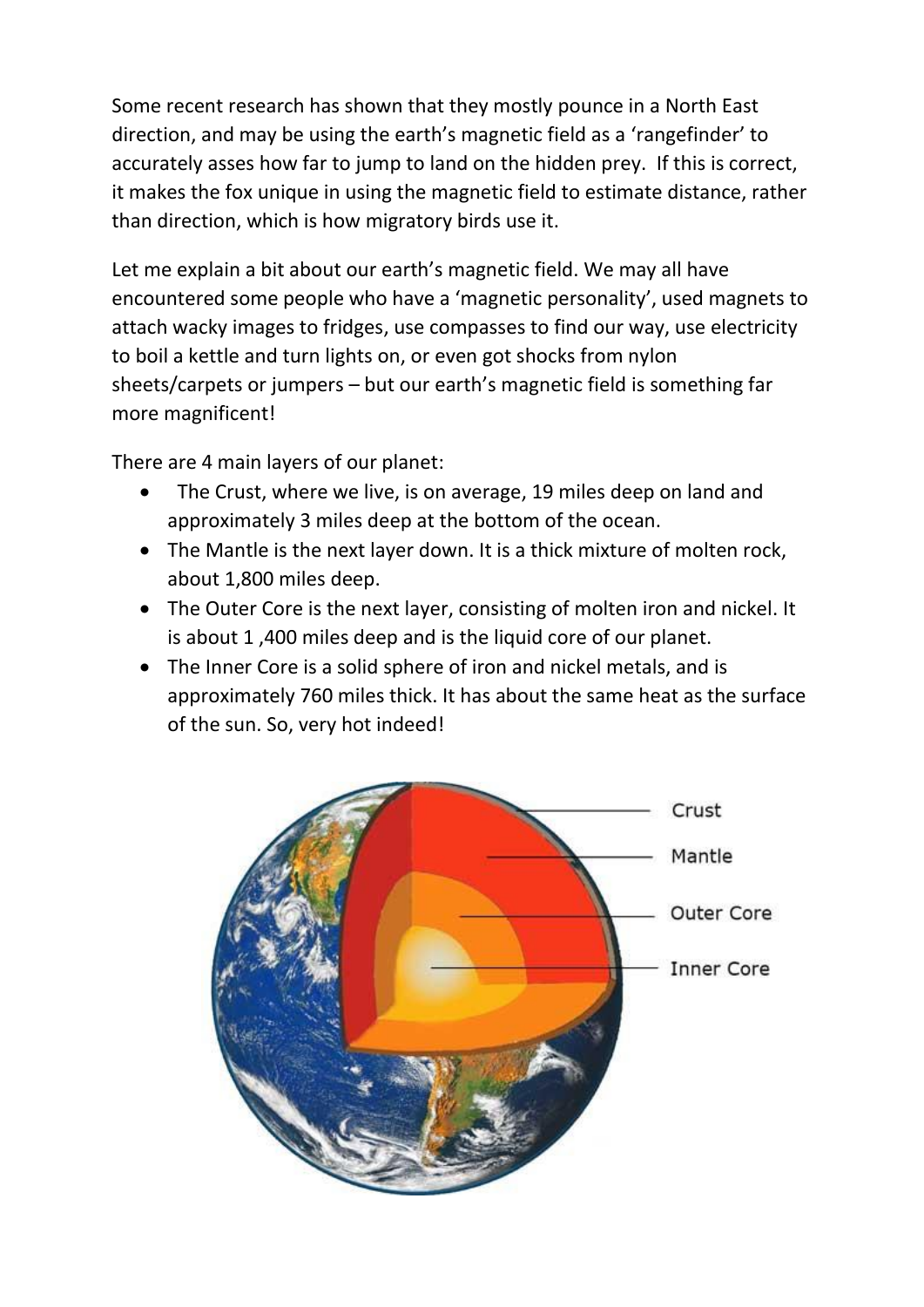The earth's magnetic field is powered by the cooling and subsequent solidification of the liquid core within our planet. The cooling and crystallisations within the liquid core cause movement of the liquid iron which surrounds the innermost, solid core at the very centre. This constantly churning movement within the liquid core causes very powerful electric currents, which are 1,000's of miles wide and flow at 1,000's of miles per hour as our earth rotates. These in turn generate a magnetic field around the currents.

This 'field'stretches far out into space, and acts as a shield against powerful solar winds, deflecting them away from earth. This protects our atmosphere from the damaging particles that would otherwise strip away the ozone layer and make us burn up from the sun's ultra violet radiation. The magnetic field, in our Northern Hemisphere, tilts downwards at an angle of 60 to 70% below the horizon. So, it slopes over the curved surface of our planet.

We are still discovering how birds may use the magnetic field to navigate migratory routes. Some birds, like the European Robin, have a special molecule in their retina, called the Cryptochrome, which acts like an internal compass to detect the direction of the magnetic field, aiding their correct flightpath over huge distances.